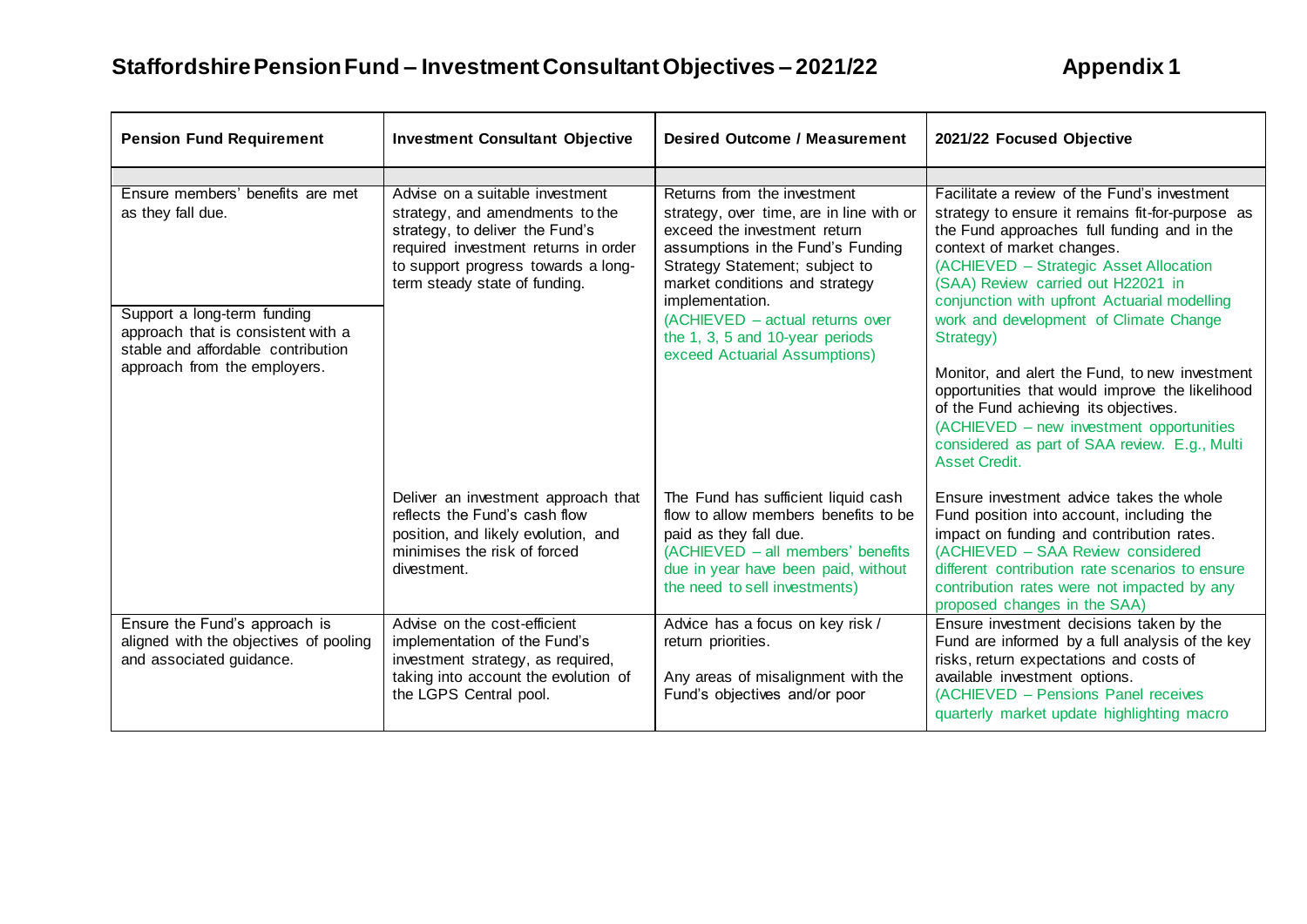| Ensure cost efficient implementation<br>of the Fund's investment strategy                                                                                                                                                               |                                                                                                                                        | performance highlighted are<br>challenged and solutions identified.<br>(ACHIEVED - Investment decisions<br>always consider the LGPS Central<br>Limited product offering.<br>Early engagement with LGPS<br>Central Limited to ensure products<br>being developed are suitable for the<br>Fund to invest in and aligned with<br>Fund's risk / return priorities)                                                                      | risks and individual investment decisions are<br>supported by a suitability note. E.g., Private<br>Equity, which takes account of the various<br>investment options)<br>Advise the Fund on the attractiveness of third-<br>party investment options and the<br>benefits/potential opportunity cost of investing<br>via the pool.<br>(ACHIEVED - E.g. Infrastructure paper<br>considered LGPSC Ltd pooled fund offering<br>alongside those of third-party mangers.<br>Recommended allocations incorporated both)<br>Assist the Fund in enhancing arrangements for    |
|-----------------------------------------------------------------------------------------------------------------------------------------------------------------------------------------------------------------------------------------|----------------------------------------------------------------------------------------------------------------------------------------|-------------------------------------------------------------------------------------------------------------------------------------------------------------------------------------------------------------------------------------------------------------------------------------------------------------------------------------------------------------------------------------------------------------------------------------|---------------------------------------------------------------------------------------------------------------------------------------------------------------------------------------------------------------------------------------------------------------------------------------------------------------------------------------------------------------------------------------------------------------------------------------------------------------------------------------------------------------------------------------------------------------------|
|                                                                                                                                                                                                                                         |                                                                                                                                        |                                                                                                                                                                                                                                                                                                                                                                                                                                     | monitoring implementation of its investment<br>strategy.<br>(PARTIALLY ACHIEVED - whilst the<br>Pensions Panel receives a quarterly Strategic<br>Asset Allocation update with any potential<br>market impact on the Fund's strategy<br>highlighted, the intention was to develop an<br>investment dashboard to help focus the Panel<br>on key issues and potential remedies)                                                                                                                                                                                        |
| Ensure the Fund's approach reflects<br>regulatory and legislative<br>requirements<br>Develop the Committee's<br>Responsible Investment policy and<br>ensure this is reflected in ongoing<br>governance and decision-making<br>processes | Ensure that the advice provided to<br>the Fund complies with relevant<br>pensions regulations, legislation and<br>supporting guidance. | No instances of non-compliance with<br>relevant regulations or internal<br>policies.<br>$(ACHIEVED - no break)$<br>identified)<br>Guidance is provided on any<br>matters, in respect of which the Fund<br>is required by law to seek advice,<br>particularly in relation to the<br>preparation or revision of the Fund's<br>Investment Strategy Statement.<br>(COMMENT - current ISS (March<br>2021) to be updated with full review | Advise the Fund on the investment<br>implications of new regulations/ guidelines<br>notably the Pension Schemes Act 2021, the<br>forthcoming TPR Single Code of Practice,<br>TCFD, UK Stewardship Code 2020, Good<br>Governance review and DLUHC guidance on<br>pooling.<br>Ensure any investment advice is consistent<br>with these and existing regulations/ guidelines.<br>(ACHIEVED - whist many new regulations /<br>guidelines are still pending, changes and/or<br>existing regulations / guidelines are taken into<br>account E.g., TCFD. Pooling guidance. |